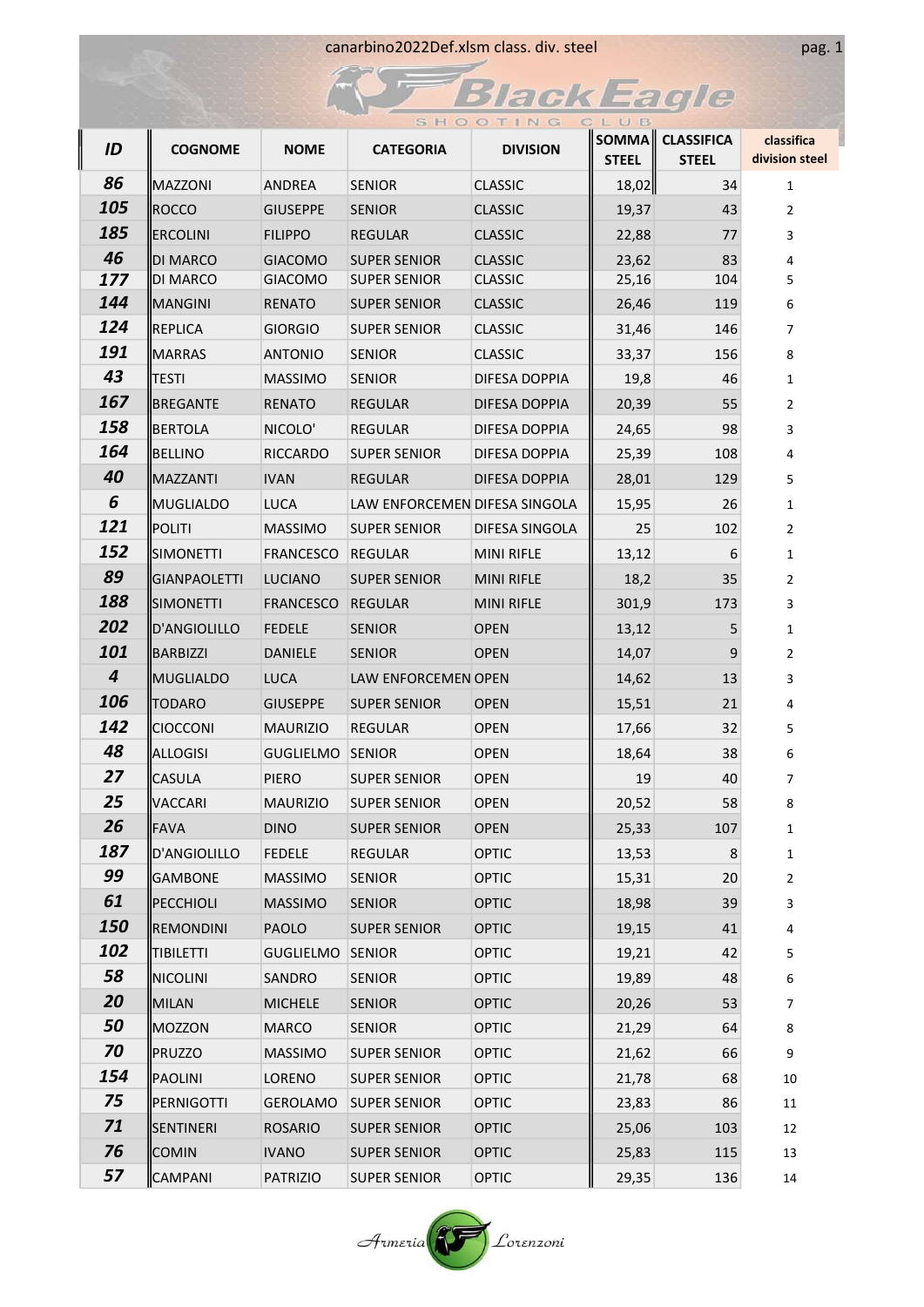| canarbino2022Def.xlsm class. div. steel |
|-----------------------------------------|
|-----------------------------------------|

 $\widetilde{A}$ 

# **FBlackEagle**

pag. 2

|            |                    |                  |                         | SHOOTING          | CLUB  |                                  |                              |
|------------|--------------------|------------------|-------------------------|-------------------|-------|----------------------------------|------------------------------|
| ID         | <b>COGNOME</b>     | <b>NOME</b>      | <b>CATEGORIA</b>        | <b>DIVISION</b>   | STEEL | SOMMA CLASSIFICA<br><b>STEEL</b> | classifica<br>division steel |
| 79         | <b>DI STEFANO</b>  | <b>STEFANO</b>   | <b>SUPER SENIOR</b>     | <b>OPTIC</b>      | 29,82 | 137                              | 15                           |
| <b>110</b> | <b>CANICCIA</b>    | <b>STEFANO</b>   | <b>SENIOR</b>           | <b>OPTIC</b>      | 30,8  | 142                              | 16                           |
| 131        | LUISI              | <b>LUCA</b>      | <b>SENIOR</b>           | <b>OPTIC</b>      | 495   | 174                              | 17                           |
| 36         | <b>GUIDANI</b>     | <b>SIMONE</b>    | <b>REGULAR</b>          | <b>PCC</b>        | 10,51 | 1                                | 1                            |
| 155        | MARTINELLI         | <b>ANTONIO</b>   | <b>REGULAR</b>          | <b>PCC</b>        | 12,04 | 2                                | $\overline{2}$               |
| 148        | <b>CESATI</b>      | <b>GIOVANNI</b>  | <b>SENIOR</b>           | <b>PCC</b>        | 12,16 | 3                                | 3                            |
| 146        | BOTTALE            | <b>MARCO</b>     | <b>SENIOR</b>           | <b>PCC</b>        | 12,29 | 4                                | 4                            |
| 145        | <b>DEVOTO</b>      | <b>LUCA</b>      | REGULAR                 | <b>PCC</b>        | 14,67 | 14                               | 5                            |
| 18         | FORTE              | <b>FABRIZIO</b>  | <b>REGULAR</b>          | <b>PCC</b>        | 14,87 | 15                               | 6                            |
| 147        | <b>CESATI</b>      | <b>GIOVANNI</b>  | <b>SENIOR</b>           | <b>PCC</b>        | 15,59 | 22                               | $\overline{7}$               |
| 53         | <b>DEVOTO</b>      | <b>LUCA</b>      | REGULAR                 | <b>PCC</b>        | 15,69 | 23                               | 8                            |
| 37         | <b>DEVOTO</b>      | <b>LUCA</b>      | REGULAR                 | <b>PCC</b>        | 15,7  | 24                               | 9                            |
| 19         | <b>POGLIANO</b>    | <b>CLAUDIO</b>   | <b>SUPER SENIOR</b>     | <b>PCC</b>        | 16,24 | 28                               | 10                           |
| 66         | BORGHI             | <b>CLAUDIO</b>   | <b>SENIOR</b>           | <b>PCC</b>        | 17,41 | 31                               | 11                           |
| 96         | BALLERINI          | RUGGERO          | <b>SENIOR</b>           | <b>PCC</b>        | 18,35 | 36                               | 12                           |
| 80         | <b>CATTANEO</b>    | CARLO            | <b>SENIOR</b>           | <b>PCC</b>        | 20,57 | 60                               | 13                           |
| 94         | <b>GASSANI</b>     | <b>MASSIMO</b>   | <b>SUPER SENIOR</b>     | <b>PCC</b>        | 20,96 | 63                               | 14                           |
| 165        | BADINO             | RICCARDO         | <b>SUPER SENIOR</b>     | <b>PCC</b>        | 21,63 | 67                               | 15                           |
| 116        | <b>CESATI</b>      | <b>GIOVANNI</b>  | <b>SENIOR</b>           | <b>PCC</b>        | 23,01 | 79                               | 16                           |
| 68         | CAPPELLINI         | <b>FEDERICO</b>  | <b>REGULAR</b>          | <b>PCC</b>        | 23,96 | 89                               | 17                           |
| 196        | <b>TEMPERANI</b>   | <b>STEFANIA</b>  | LADY                    | <b>PCC</b>        | 25,76 | 112                              | 18                           |
| <b>160</b> | PERINO DUCA        | <b>TIZIANA</b>   | LADY                    | <b>PCC</b>        | 495   | 174                              | $\mathbf{1}$                 |
| 161        | COGGIOLA           | <b>MAURO</b>     | <b>SENIOR</b>           | <b>PCC</b>        | 495   | 174                              | $\overline{2}$               |
| 201        | D'ANGIOLILLO       | <b>FEDELE</b>    | <b>SENIOR</b>           | <b>PRODUCTION</b> | 13,51 | 7                                | $\mathbf{1}$                 |
| 198        | MAGNONI            | <b>FRANCESCO</b> | <b>REGULAR</b>          | <b>PRODUCTION</b> | 15,79 | 25                               | $\overline{2}$               |
| 178        | BETTARINI          | VARO             | <b>SENIOR</b>           | <b>PRODUCTION</b> | 15,97 | 27                               | ર                            |
| 82         | <b>DE BERNARDI</b> | <b>ROBERTO</b>   | <b>SENIOR</b>           | <b>PRODUCTION</b> | 19,37 | 44                               | 4                            |
| 189        | <b>RANDAZZO</b>    | PASQUALE         | <b>SENIOR</b>           | <b>PRODUCTION</b> | 19,46 | 45                               | 5                            |
| 33         | <b>DE SIMONI</b>   | <b>FEDERICO</b>  | <b>SENIOR</b>           | <b>PRODUCTION</b> | 19,88 | 47                               | 6                            |
| 183        | <b>NARDI</b>       |                  | ALESSANDRO SUPER SENIOR | <b>PRODUCTION</b> | 19,89 | 48                               | 7                            |
| 120        | STEVANO            | <b>MARCO</b>     | <b>REGULAR</b>          | <b>PRODUCTION</b> | 19,99 | 50 <sup>°</sup>                  | 8                            |
| 84         | PADOAN             | ANDREA           | REGULAR                 | <b>PRODUCTION</b> | 20,11 | 52                               | 9                            |
| <b>190</b> | PALMERINI          | CARLO            | <b>SUPER SENIOR</b>     | <b>PRODUCTION</b> | 20,26 | 54                               | 10                           |
| 60         | BERNARDINI         | <b>GABRIELE</b>  | <b>REGULAR</b>          | <b>PRODUCTION</b> | 20,53 | 59                               | 11                           |
| 83         | ZAMPOLINI          | <b>JACOPO</b>    | REGULAR                 | <b>PRODUCTION</b> | 20,81 | 62                               | 12                           |
| 51         | <b>GERNA</b>       | GABRIELE         | REGULAR                 | <b>PRODUCTION</b> | 21,94 | 69                               | 13                           |
| 34         | BONINO             | <b>MAURO</b>     | <b>SENIOR</b>           | <b>PRODUCTION</b> | 22,84 | 75                               | 14                           |
| 64         | PARANCOLA          | <b>DANILO</b>    | <b>SENIOR</b>           | <b>PRODUCTION</b> | 22,89 | 78                               | 15                           |
| 77         | MUZZIOLI           | GIOVANNI         | <b>SENIOR</b>           | <b>PRODUCTION</b> | 23,15 | 81                               | 16                           |
| 65         | ANGELINO           | <b>ENRICO</b>    | <b>SENIOR</b>           | <b>PRODUCTION</b> | 23,61 | 82                               | 17                           |
| 56         | ONORATO            | <b>ELIO</b>      | <b>SUPER SENIOR</b>     | <b>PRODUCTION</b> | 23,75 | 84                               | 18                           |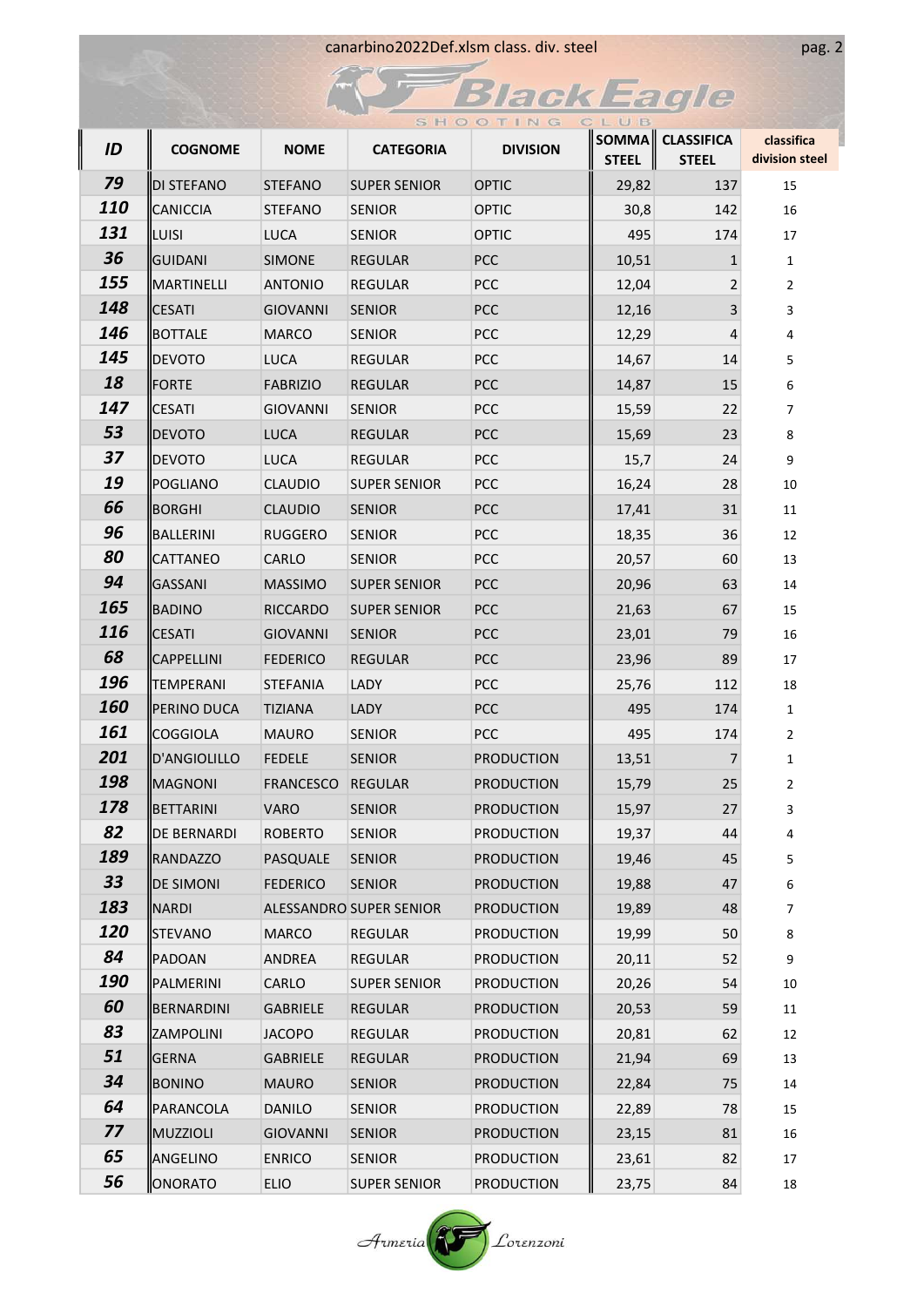|                         |                     |                 |                         | SHOOTING          | CLUB         |                                  |                              |
|-------------------------|---------------------|-----------------|-------------------------|-------------------|--------------|----------------------------------|------------------------------|
| ID                      | <b>COGNOME</b>      | <b>NOME</b>     | <b>CATEGORIA</b>        | <b>DIVISION</b>   | <b>STEEL</b> | SOMMA CLASSIFICA<br><b>STEEL</b> | classifica<br>division steel |
| 108                     | <b>VANZAN</b>       | <b>IVAN</b>     | <b>REGULAR</b>          | <b>PRODUCTION</b> | 23,86        | 88                               | 19                           |
| 12                      | <b>GUIDI</b>        | <b>GIORGIO</b>  | <b>SUPER SENIOR</b>     | <b>PRODUCTION</b> | 24,08        | 93                               | 20                           |
| $\overline{\mathbf{z}}$ | <b>ROBIOLIO</b>     | <b>GIULIO</b>   | <b>SENIOR</b>           | <b>PRODUCTION</b> | 24,36        | 94                               | 21                           |
| 59                      | BATTISTINI          | <b>THOMAS</b>   | <b>REGULAR</b>          | <b>PRODUCTION</b> | 24,38        | 95                               | 22                           |
| 69                      | <b>DANESE</b>       | <b>MARCO</b>    | <b>SENIOR</b>           | <b>PRODUCTION</b> | 24,68        | 99                               | 23                           |
| 11                      | RINALDI             | <b>LUIGI</b>    | <b>SENIOR</b>           | <b>PRODUCTION</b> | 24,93        | 101                              | 24                           |
| 67                      | BORGHI              | <b>PAOLO</b>    | REGULAR                 | <b>PRODUCTION</b> | 25,17        | 105                              | 25                           |
| 181                     | SOLAZZO             | <b>WALTER</b>   | <b>SENIOR</b>           | <b>PRODUCTION</b> | 25,21        | 106                              | 26                           |
| 74                      | BADI                | DESIRE'         | <b>LADY</b>             | <b>PRODUCTION</b> | 25,68        | 111                              | 27                           |
| 38                      | PODESTà             | <b>ERNESTO</b>  | <b>SENIOR</b>           | <b>PRODUCTION</b> | 25,81        | 114                              | 28                           |
| 153                     | SERENI              | <b>SIMONE</b>   | <b>SENIOR</b>           | <b>PRODUCTION</b> | 26,06        | 116                              | 29                           |
| 87                      | SOLAZZO             | <b>WALTER</b>   | <b>SENIOR</b>           | <b>PRODUCTION</b> | 26,51        | 120                              | 30                           |
| 72                      | GARDENGHI           | <b>ROBERTO</b>  | <b>SUPER SENIOR</b>     | <b>PRODUCTION</b> | 27,01        | 123                              | 31                           |
| 93                      | <b>CANEPA</b>       | <b>CARLO</b>    | <b>SUPER SENIOR</b>     | <b>PRODUCTION</b> | 27,31        | 127                              | 32                           |
| 197                     | MINETTI             | MATTEO          | <b>REGULAR</b>          | <b>PRODUCTION</b> | 28,04        | 130                              | 33                           |
| 157                     | <b>CANNATA</b>      | DANIELE         | REGULAR                 | <b>PRODUCTION</b> | 28,45        | 132                              | 34                           |
| 122                     | <b>GIAMPAOLETTI</b> | LUCIANO         | <b>SUPER SENIOR</b>     | <b>PRODUCTION</b> | 30,37        | 138                              | 35                           |
| 92                      | <b>OBERTI</b>       | <b>CLAUDIO</b>  | <b>SUPER SENIOR</b>     | <b>PRODUCTION</b> | 30,38        | 139                              | 36                           |
| 169                     | ANSELMINI           | <b>LORENZO</b>  | <b>REGULAR</b>          | <b>PRODUCTION</b> | 30,48        | 140                              | 37                           |
| 8                       | <b>MARANGONI</b>    | <b>CRISTINA</b> | LADY                    | <b>PRODUCTION</b> | 30,53        | 141                              | 38                           |
| 49                      | PAITA               | <b>FABIO</b>    | <b>SENIOR</b>           | <b>PRODUCTION</b> | 31,18        | 145                              | 39                           |
| <b>100</b>              | RAGGI               | <b>FEDERICO</b> | <b>SENIOR</b>           | <b>PRODUCTION</b> | 32,16        | 148                              | 40                           |
| 39                      | PETRILLI            | <b>FEDERICO</b> | <b>REGULAR</b>          | <b>PRODUCTION</b> | 32,27        | 149                              | 41                           |
| 78                      | ZANARINI            | <b>ERICA</b>    | LADY                    | <b>PRODUCTION</b> | 32,42        | 152                              | 42                           |
| 32                      | MIGLIO              | <b>ALBERTO</b>  | <b>SUPER SENIOR</b>     | <b>PRODUCTION</b> | 32,42        | 153                              | 43                           |
| 91                      | MONTALE             | <b>ANDREA</b>   | <b>SUPER SENIOR</b>     | <b>PRODUCTION</b> | 32,92        | 154                              | 44                           |
| 107                     | <b>QUIRINO</b>      | <b>MARIO</b>    | <b>SUPER SENIOR</b>     | <b>PRODUCTION</b> | 39           | 158                              | 45                           |
| 31                      | KANEPA              | ERICA           | LADY                    | <b>PRODUCTION</b> | 41,12        | 160                              | 46                           |
| 73                      | SCLIFO'             | <b>LUIGI</b>    | <b>SENIOR</b>           | <b>PRODUCTION</b> | 42,08        | 161                              | 47                           |
| 81                      | DESIDERI            |                 | ALESSANDRO SUPER SENIOR | <b>PRODUCTION</b> | 43,65        | 163                              | 48                           |
| 13                      | ROVIERA             | DANIELA         | LADY                    | <b>PRODUCTION</b> | 43,81        | 164                              | 49                           |
| 35                      | <b>VITTORIA</b>     | ENZO            | <b>SENIOR</b>           | <b>PRODUCTION</b> | 47,22        | 165                              | 50                           |
| 168                     | GUAZZOTTI           | ELENA           | LADY                    | <b>PRODUCTION</b> | 48,7         | 166                              | 51                           |
| 170                     | DE PETRIS           | <b>CORRADO</b>  | <b>SENIOR</b>           | <b>PRODUCTION</b> | 59,55        | 171                              | 52                           |
| 126                     | <b>ROSSI</b>        | <b>ADRIANO</b>  | REGULAR                 | <b>PRODUCTION</b> | 495          | 174                              | 53                           |
| 127                     | <b>GRIOTTO</b>      | <b>STEFANO</b>  | REGULAR                 | <b>PRODUCTION</b> | 495          | 174                              | 54                           |
| 176                     | ROLLA               | ANDREA          | <b>SENIOR</b>           | <b>PRODUCTION</b> | 495          | 174                              | 55                           |
| 203                     | VERONESE            | <b>MAURO</b>    | REGULAR                 | <b>PRODUCTION</b> | 495          | 174                              | 1                            |
| 204                     | <b>SCELFO</b>       | LORENZO         | <b>SENIOR</b>           | <b>PRODUCTION</b> | 495          | 174                              | $\overline{2}$               |
| 118                     | PADOAN              | ANDREA          | <b>REGULAR</b>          | <b>REVOLVER</b>   | 23,78        | 85                               | $\mathbf{1}$                 |
| 21                      | TAROZZI             | DANIELE         | <b>SUPER SENIOR</b>     | REVOLVER          | 24,46        | 96                               | $\overline{2}$               |

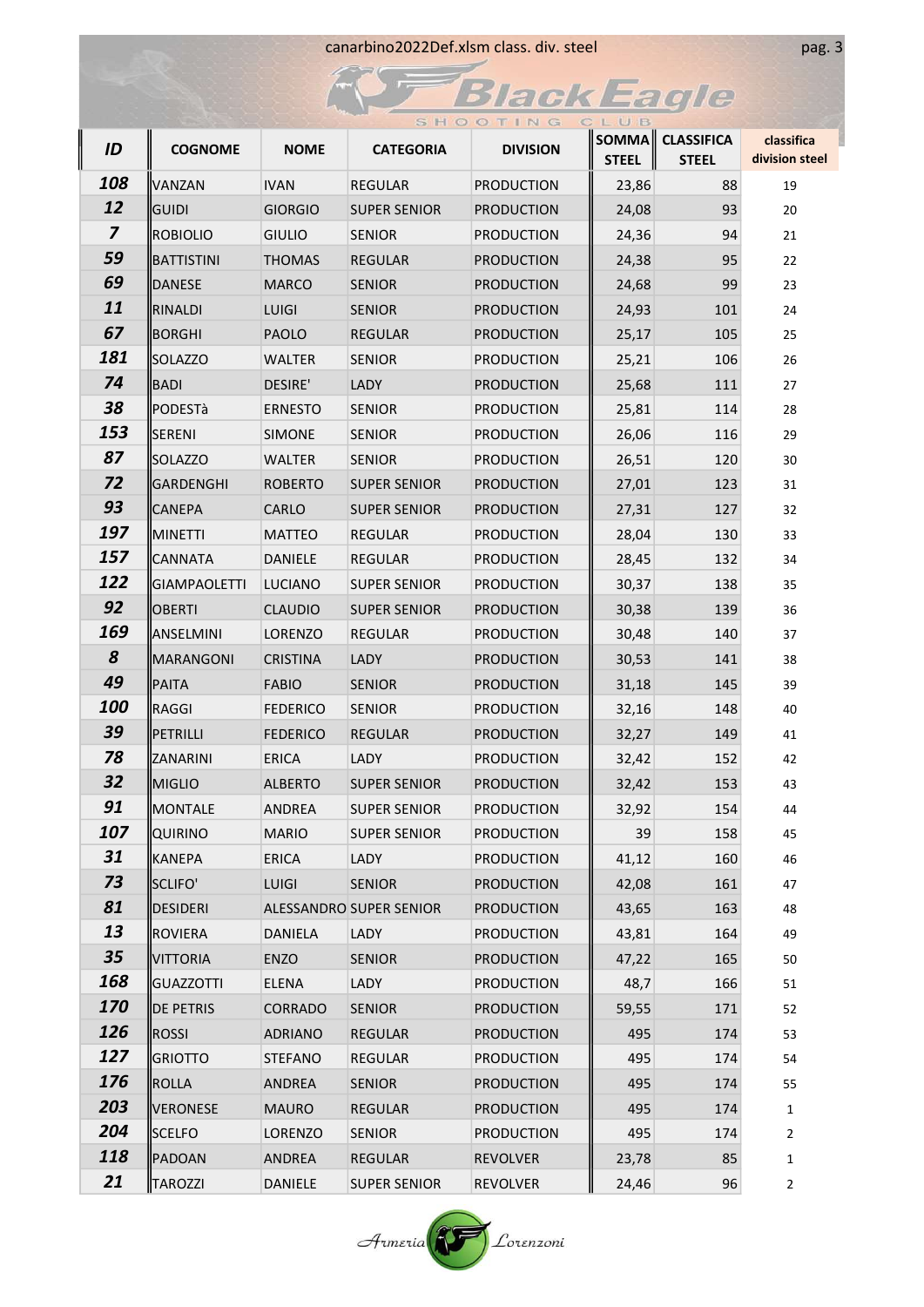|                  |                   |                    |                         | SHOOTING        | CLUB         |                                  |                              |
|------------------|-------------------|--------------------|-------------------------|-----------------|--------------|----------------------------------|------------------------------|
| ID               | <b>COGNOME</b>    | <b>NOME</b>        | <b>CATEGORIA</b>        | <b>DIVISION</b> | <b>STEEL</b> | SOMMA CLASSIFICA<br><b>STEEL</b> | classifica<br>division steel |
| $\overline{2}$   | DAL PINO          | <b>PAOLO</b>       | <b>SUPER SENIOR</b>     | <b>REVOLVER</b> | 26,99        | 122                              | 3                            |
| 132              | <b>IMARRAS</b>    | <b>ANTONIO</b>     | <b>SENIOR</b>           | <b>REVOLVER</b> | 32,28        | 150                              | 4                            |
| 52               | <b>MENCARINI</b>  | <b>DARIO</b>       | <b>SENIOR</b>           | REVOLVER        | 32,37        | 151                              | 5                            |
| 104              | <b>MARRAS</b>     | <b>ANTONIO</b>     | <b>SENIOR</b>           | <b>REVOLVER</b> | 35,75        | 157                              | 6                            |
| 41               | <b>DE GALEANI</b> | <b>GIORGIO</b>     | <b>SUPER SENIOR</b>     | <b>REVOLVER</b> | 52,6         | 170                              | 7                            |
| 156              | <b>ILONGHIN</b>   | <b>GUALTIERO</b>   | <b>SUPER SENIOR</b>     | REVOLVER        | 495          | 174                              | 8                            |
| 114              | <b>CAPPETTA</b>   | <b>GIOVANNI</b>    | <b>JUNIOR</b>           | <b>SOFT AIR</b> | 24,02        | 90                               | 1                            |
| 88               | <b>SOLAZZO</b>    | <b>LUIGI</b>       | <b>JUNIOR</b>           | <b>SOFT AIR</b> | 39,46        | 159                              | $\overline{2}$               |
| 125              | DAL PINO          | <b>DAVIDE</b>      | <b>REGULAR</b>          | STANDARD        | 14,89        | 16                               | 1                            |
| 14               | DAL PINO          | <b>DAVIDE</b>      | <b>REGULAR</b>          | STANDARD        | 14,9         | 17                               | $\overline{2}$               |
| 199              | D'ANGIOLILLO      | <b>FEDELE</b>      | <b>SENIOR</b>           | STANDARD        | 15,06        | 18                               | 3                            |
| 5                | <b>MUGLIALDO</b>  | <b>LUCA</b>        | LAW ENFORCEMEN STANDARD |                 | 15,06        | 19                               | 4                            |
| <b>195</b>       | DANTRACCOLI       | <b>SIMONE</b>      | <b>SENIOR</b>           | STANDARD        | 16,84        | 29                               | 5                            |
| 186              | <b>TASSONI</b>    | ALESSANDRO REGULAR |                         | STANDARD        | 17,17        | 30                               | 6                            |
| 175              | MUNARI            | <b>SIMONE</b>      | <b>SENIOR</b>           | STANDARD        | 18,54        | 37                               | 7                            |
| <b>180</b>       | <b>PARETO</b>     | <b>MARCO</b>       | <b>SENIOR</b>           | STANDARD        | 19,99        | 50                               | 8                            |
| 143              | <b>LUCCHI</b>     | <b>CRISTIAN</b>    | REGULAR                 | STANDARD        | 20,46        | 56                               | 9                            |
| 29               | <b>PANATTONI</b>  | <b>FEDERICO</b>    | REGULAR                 | STANDARD        | 20,48        | 57                               | 10                           |
| 22               | TAROZZI           | DANIELE            | <b>SUPER SENIOR</b>     | STANDARD        | 20,79        | 61                               | 11                           |
| 184              | <b>DA PRATO</b>   | <b>PAOLO</b>       | <b>REGULAR</b>          | STANDARD        | 21,48        | 65                               | 12                           |
| 115              | <b>ICAPPETTA</b>  | <b>GUIDO</b>       | <b>SENIOR</b>           | STANDARD        | 22,85        | 76                               | 13                           |
| 17               | SILIBERTI         | <b>SIMONE</b>      | <b>SENIOR</b>           | STANDARD        | 23,08        | 80                               | 14                           |
| 192              | FARINELLA         | <b>GIUSEPPE</b>    | <b>SENIOR</b>           | STANDARD        | 23,85        | 87                               | 15                           |
| 15               | <b>PONTONE</b>    | FRANCESCO          | <b>SUPER SENIOR</b>     | STANDARD        | 24,02        | 91                               | 16                           |
| 141              | MARINELLO         | <b>MAURIZIO</b>    | <b>SENIOR</b>           | STANDARD        | 24,03        | 92                               | 17                           |
| 119              | MARINELLO         | <b>MAURIZIO</b>    | SENIOR                  | STANDARD        | 24,75        | 100                              | 18                           |
| 179              | TAMELLINI         | <b>DANILO</b>      | <b>SENIOR</b>           | <b>STANDARD</b> | 25,4         | 109                              | 19                           |
| $\boldsymbol{g}$ | <b>IORIO</b>      | <b>BIAGIO</b>      | <b>SENIOR</b>           | STANDARD        | 25,8         | 113                              | 20                           |
| 47               | MICOZZI           | RAUL               | SENIOR                  | STANDARD        | 26,16        | 117                              | 21                           |
| 63               | MANACHINO         | PAOLO              | <b>SENIOR</b>           | STANDARD        | 26,2         | 118                              | 22                           |
| 62               | FORNELLI          | <b>ENRICO</b>      | <b>SENIOR</b>           | STANDARD        | 26,74        | 121                              | 23                           |
| 151              | <b>MICOZZI</b>    | RAUL               | REGULAR                 | STANDARD        | 27,11        | 124                              | 24                           |
| 42               | BOZZINI           | <b>GIOVANNI</b>    | <b>SUPER SENIOR</b>     | STANDARD        | 27,21        | 125                              | 25                           |
| 138              | PIEGAIA           | RODOLFO            | <b>SUPER SENIOR</b>     | STANDARD        | 27,3         | 126                              | 26                           |
| 28               | GIANNINI          | PAOLO              | <b>SENIOR</b>           | STANDARD        | 28,06        | 131                              | 27                           |
| 139              | GIORDANO          | <b>MASSIMO</b>     | <b>SENIOR</b>           | <b>STANDARD</b> | 28,51        | 133                              | 28                           |
| 16               | <b>DEL MORO</b>   | <b>MAURO</b>       | <b>SUPER SENIOR</b>     | STANDARD        | 30,92        | 143                              | 29                           |
| <b>140</b>       | MOSCA             | <b>MICHELE</b>     | <b>SENIOR</b>           | STANDARD        | 31,12        | 144                              | 30                           |
| 194              | METELLI           | DANILO             | REGULAR                 | STANDARD        | 31,49        | 147                              | 31                           |
| 10               | SCUNDI            | LOREDANA           | LADY                    | <b>STANDARD</b> | 33,11        | 155                              | 32                           |
| 171              | <b>PELATI</b>     | RICCARDO           | SENIOR                  | STANDARD        | 49,63        | 167                              | 33                           |